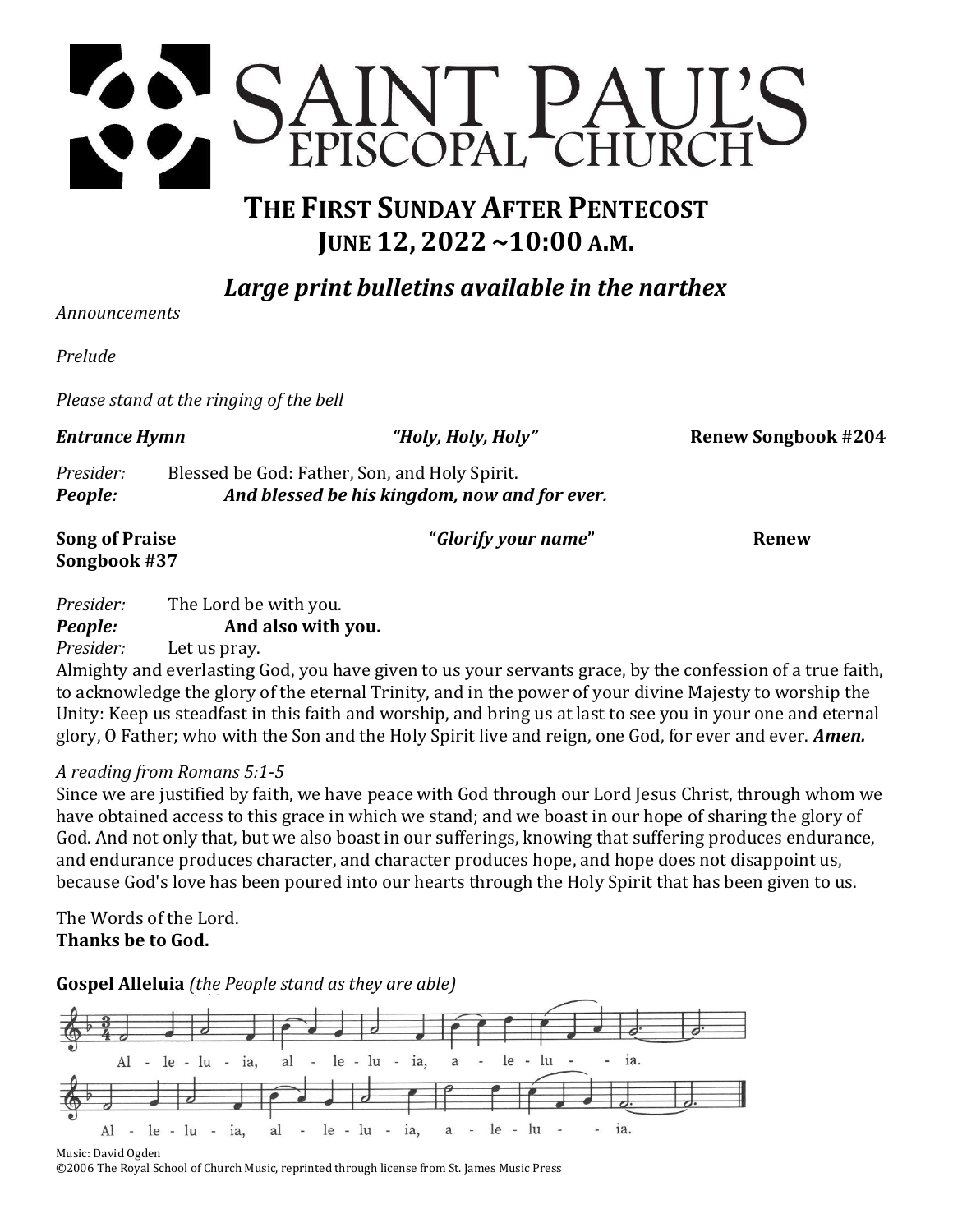# *Presider:* The Holy Gospel of our Lord Jesus Christ according to John *People:* **Glory to you, Lord Christ.**

# *John 16:12-15*

Jesus said to the disciples, "I still have many things to say to you, but you cannot bear them now. When the Spirit of truth comes, he will guide you into all the truth; for he will not speak on his own, but will speak whatever he hears, and he will declare to you the things that are to come. He will glorify me, because he will take what is mine and declare it to you. All that the Father has is mine. For this reason I said that he will take what is mine and declare it to you."

*Presider:* The Gospel of the Lord. *People:* **Praise to you, Lord Christ.**

*Sermon The Rev. Dr. Brent Norris*

*The Nicene Creed (Standing)*

**We believe in one God, the Father, the Almighty, maker of heaven and earth, of all that is, seen and unseen.**

**We believe in one Lord, Jesus Christ, the only Son of God, eternally begotten of the Father, God from God, Light from Light, true God from true God, begotten, not made, of one Being with the Father. Through him all things were made. For us and for our salvation he came down from heaven: by the power of the Holy Spirit he became incarnate from the Virgin Mary, and was made man. For our sake he was crucified under Pontius Pilate; he suffered death and was buried. On the third day he rose again in accordance with the Scriptures; he ascended into heaven and is seated at the right hand of the Father. He will come again in glory to judge the living and the dead, and his kingdom will have no end.**

**We believe in the Holy Spirit, the Lord, the giver of life, who proceeds from the Father and the Son. With the Father and the Son he is worshiped and glorified. He has spoken through the Prophets. We believe in one holy catholic and apostolic Church. We acknowledge one baptism for the forgiveness of sins. We look for the resurrection of the dead, and the life of the world to come. Amen.**

*Prayers of the People Form IV*

Let us pray for the Church and for the world. Grant, Almighty God, that all who confess your Name may be united in your truth, live together in your love, and reveal your glory in the world. *Silence* Lord, in your mercy *Hear our prayer.*

Guide the people of this land, and of all the nations, in the ways of justice and peace; that we may honor one another and serve the common good. *Silence* Lord, in your mercy *Hear our prayer.*

Give us all a reverence for the earth as your own creation, that we may use its resources rightly in the service of others and to your honor and glory. *Silence*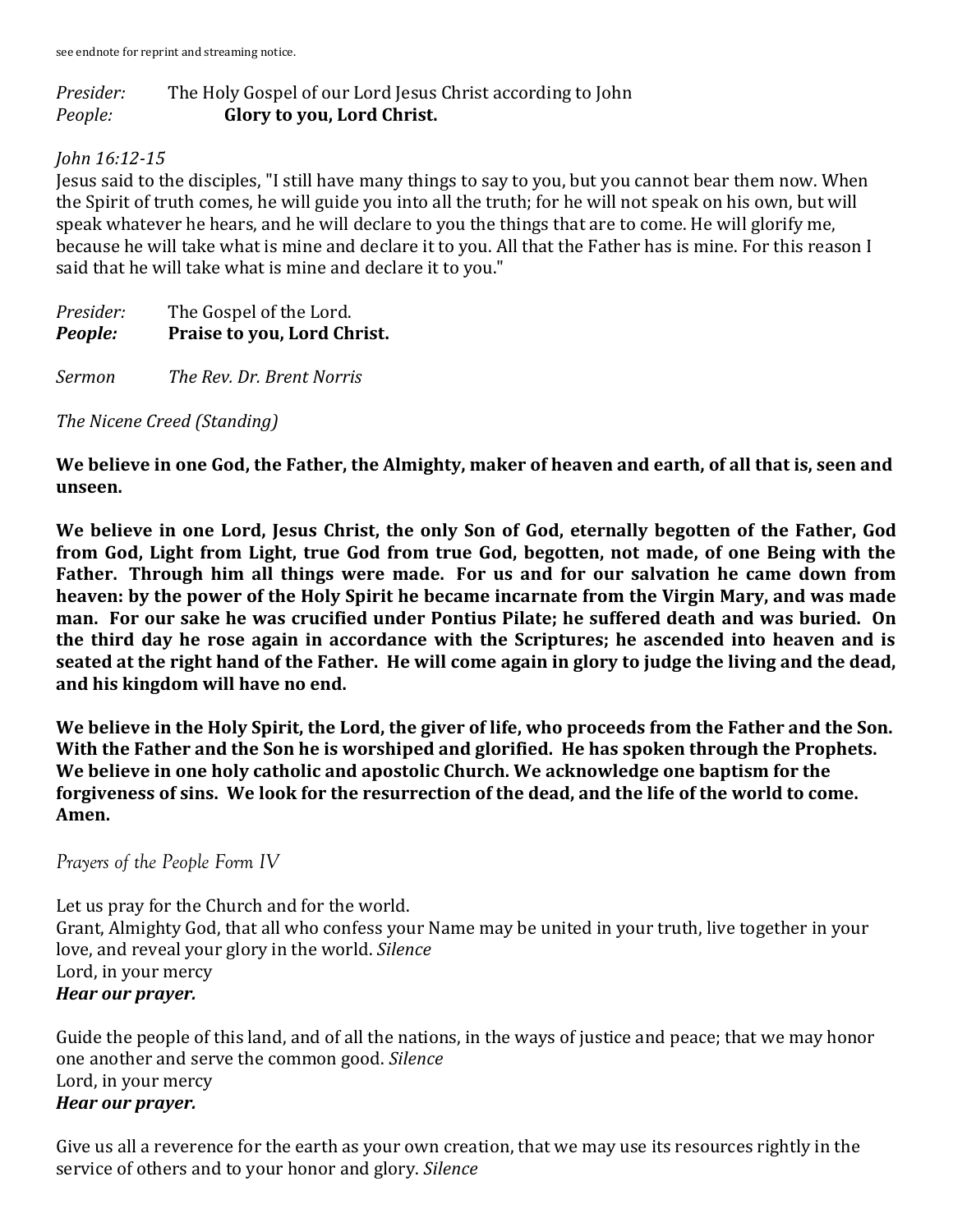Lord, in your mercy *Hear our prayer.*

Bless all whose lives are closely linked with ours, and grant that we may serve Christ in them, and love one another as he loves us. *Silence* Lord, in your mercy *Hear our prayer.*

Comfort and heal all those who suffer in body, mind, or spirit; give them courage and hope in their troubles, and bring them the joy of your salvation. *Silence* Lord, in your mercy *Hear our prayer.*

We commend to your mercy all who have died, that your will for them may be fulfilled; and we pray that we may share with all your saints in your eternal kingdom. *Silence* Lord, in your mercy *Hear our prayer.*

*Presider says* Let us confess our sins against God and our neighbor. *(Silence is kept for a time)*

### *Presider and People*

**Most merciful God, we confess that we have sinned against you in thought, word, and deed, by what we have done, and by what we have left undone. We have not loved you with our whole heart; we have not loved our neighbors as ourselves. We are truly sorry and we humbly repent. For the sake of your Son Jesus Christ,**

**have mercy on us and forgive us; that we may delight in your will, and walk in your ways, to the glory of your Name. Amen.**

**Absolution** *the People respond "Amen."*

*Standing*

*Presider:* The peace of Christ be always with you. *People:* **And also with you.**

**Offertory "***God is love***" Hymnal 1982 #379**

### **The Presentation**

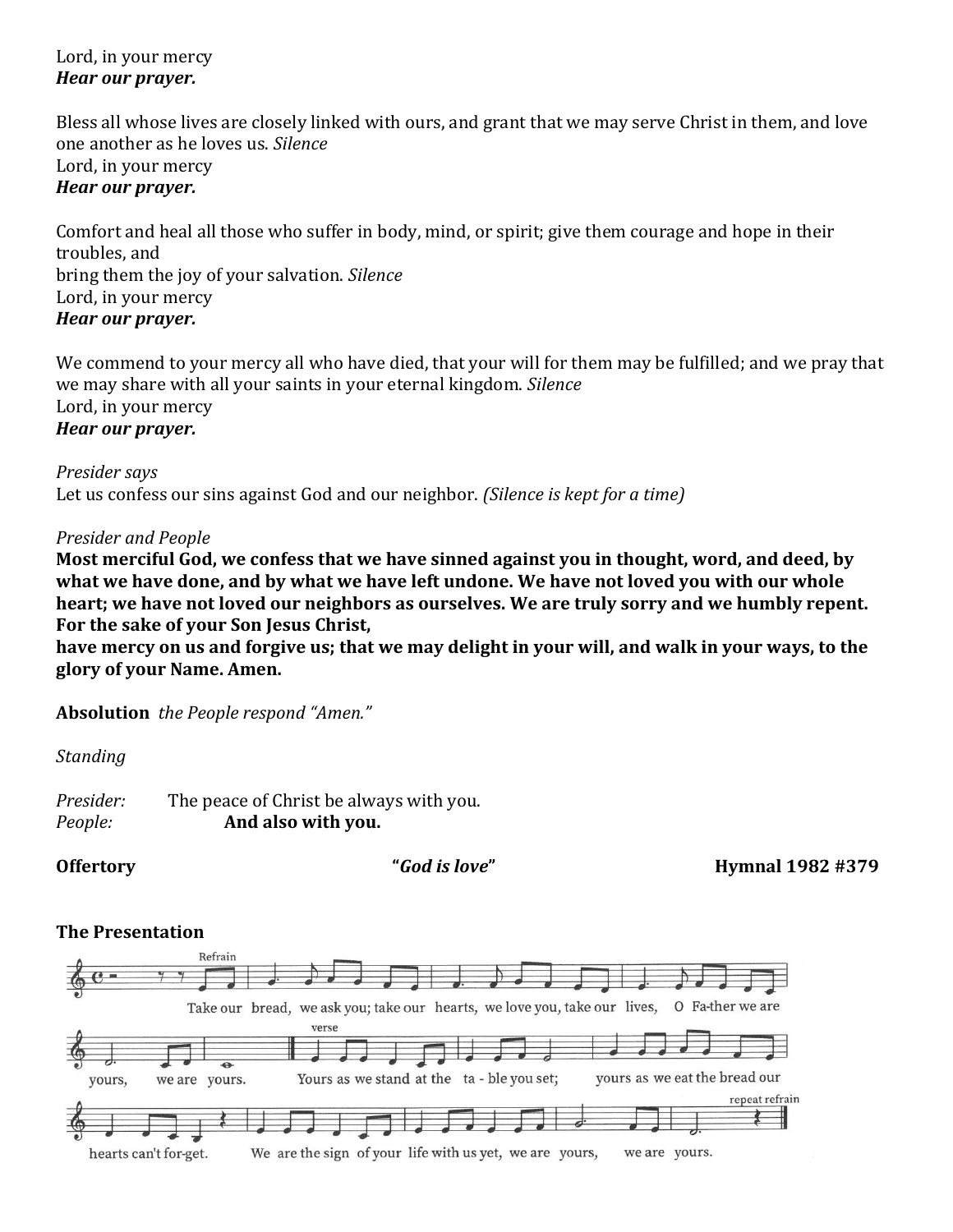### **The Holy Communion**

| Presider: | The Lord be with you.                      |
|-----------|--------------------------------------------|
| People:   | And also with you.                         |
| Presider  | Lift up your hearts.                       |
| People:   | We lift them to the Lord.                  |
| Presider: | Let us give thanks to the Lord our God.    |
| People:   | It is right to give him thanks and praise. |

It is right, and a good and joyful thing, always and everywhere to give thanks to you, Father Almighty, Creator of heaven and earth. For with your co-eternal Son and Holy Spirit, you are one God, one Lord, in Trinity of Persons and in Unity of Being; and we celebrate the one and equal glory of you, O Father, and of the Son, and of the Holy Spirit. Therefore we praise you, joining our voices with Angels and Archangels and with all the company of heaven, who for ever sing this hymn to proclaim the glory of your Name:

### **Sanctus** *"Land of the rest"* **Renew Songbook #207**

### *Then the Presider continues*

We give thanks to you, O God, for the goodness and love which you have made known to us in creation; in the calling of Israel to be your people; in your Word spoken through the prophets; and above all in the Word made flesh, Jesus, your Son. For in these last days you sent him to be incarnate from the Virgin Mary, to be the Savior and Redeemer of the world. In him, you have delivered us from evil, and made us worthy to stand before you. In him, you have brought us out of error into truth, out of sin into righteousness, out of death into life.

*At the following words concerning the bread, the Presider is to hold it, or lay a hand upon it; and at the words concerning the cup, to hold or place a hand upon the cup and any other vessel containing wine to be consecrated*.

On the night before he died for us, our Lord Jesus Christ took bread; and when he had given thanks to you, he broke it, and gave it to his disciples, and said, "Take, eat: This is my Body, which is given for you. Do this for the remembrance of me."

After supper he took the cup of wine; and when he had given thanks, he gave it to them, and said, "Drink this, all of you: This is my Blood of the new Covenant, which is shed for you and for many for the forgiveness of sins. Whenever you drink it, do this for the remembrance of me."

Therefore, according to his command, O Father,

### *Presider and People* **We remember his death, We proclaim his resurrection, We await his coming in glory;**

### *The Presider continues*

And we offer our sacrifice of praise and thanksgiving to you, O Lord of all; presenting to you, from your creation, this bread and this wine.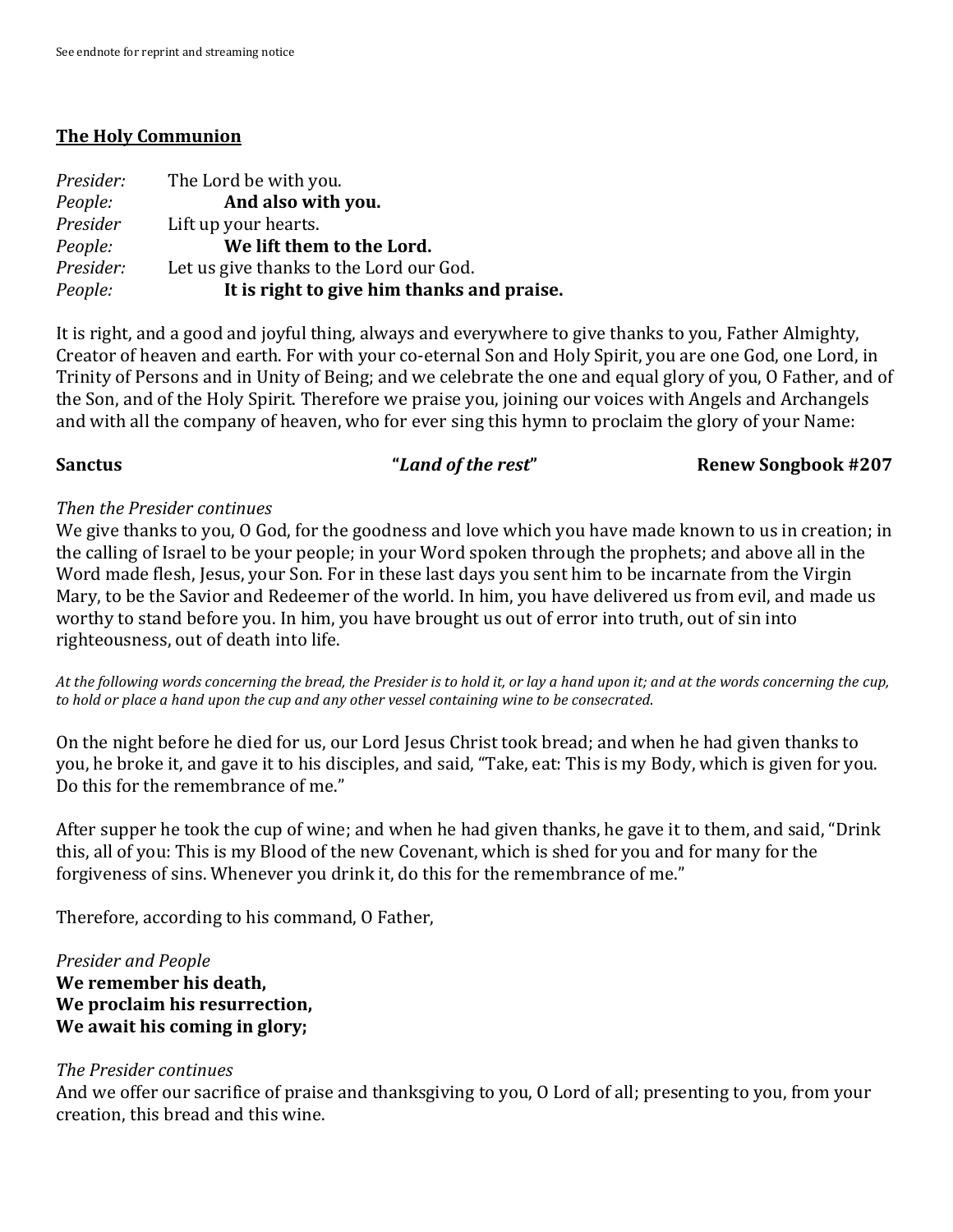We pray you, gracious God, to send your Holy Spirit upon these gifts that they may be the Sacrament of the Body of Christ and his Blood of the new Covenant. Unite us to your Son in his sacrifice, that we may be acceptable through him, being sanctified by the Holy Spirit. In the fullness of time, put all things in subjection under your Christ, and bring us to that heavenly country where, with Blessed Paul and all your saints, we may enter the everlasting heritage of your sons and daughters; through Jesus Christ our Lord, the firstborn of all creation, the head of the Church, and the author of our salvation.

By him, and with him, and in him, in the unity of the Holy Spirit all honor and glory is yours, Almighty Father, now and for ever. *AMEN.*

And now, as our Savior Christ hath taught us, we are bold to say,

**Our Father, who art in heaven, hallowed be thy Name, thy kingdom come, thy will be done, on earth as it is in heaven. Give us this day our daily bread. And forgive us our trespasses as we forgive those who trespass against us. And lead us not into temptation, but deliver us from evil. For thine is the kingdom, and the power, and the glory, for ever and ever. Amen.**

*The Breaking of the Bread (Silence is kept for time.)*

| Presider: | Alleluia, Christ our Passover is sacrificed for us. |
|-----------|-----------------------------------------------------|
| People:   | Therefore, let us keep the feast, Alleluia.         |

**Fraction anthem** *Taste and see*



Words: Psalm 34 Music: James E. Moore © 1992, GIA, Publ.Inc., Chicago Reprinted under CCLI #52954 endnote for reprint and streaming notice.

## **Invitation to Communion**

*Presider:* As grain from the hillside is made to be one bread and grapes from the vineyard are made to be one cup. *People***: So may we, who are many, be made one in this communion of our Lord Jesus Christ.**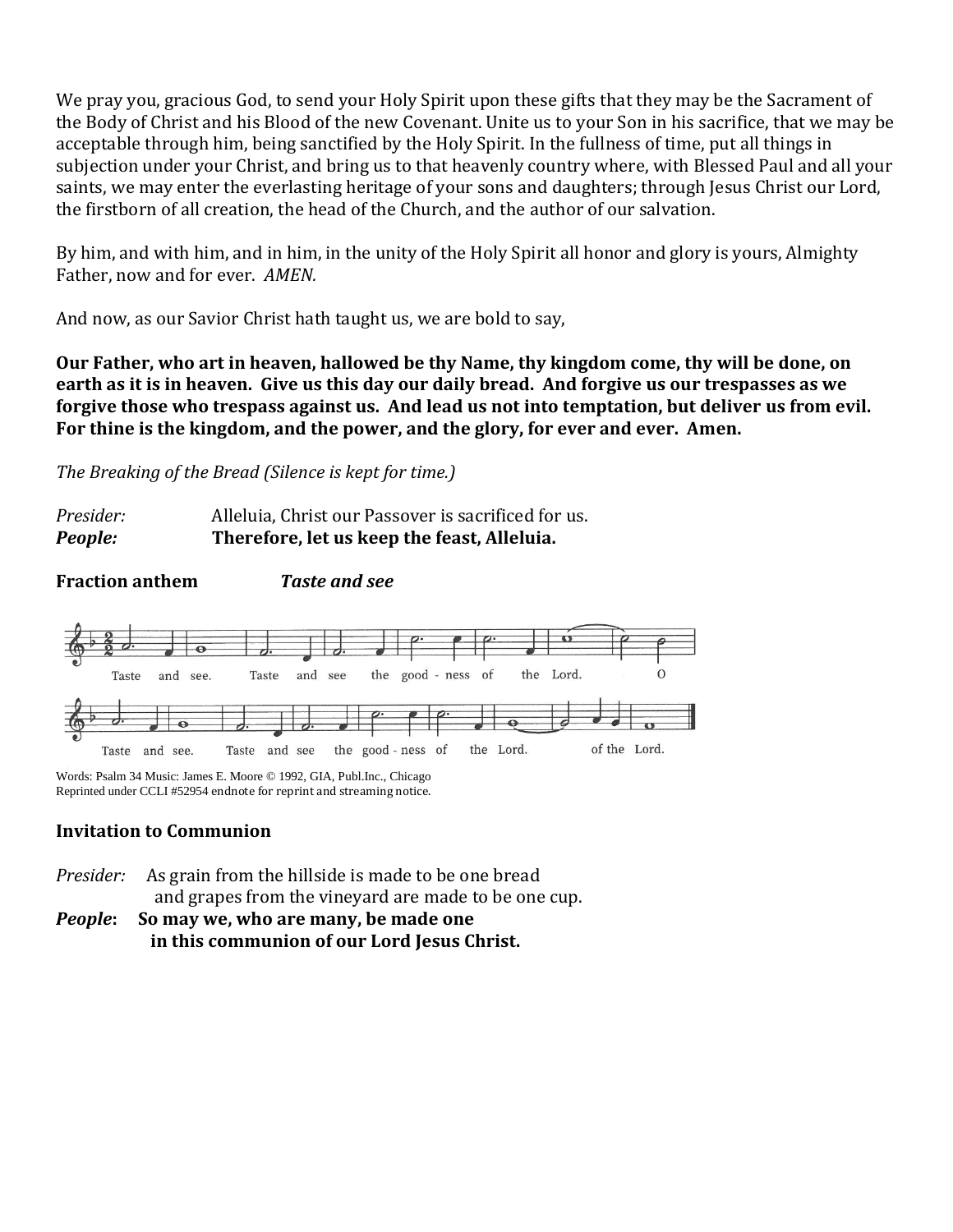### **Communion Hymn**



*Presider:* Let us pray.

**Almighty and everliving God, we thank you for feeding us with the spiritual food of the most precious Body and Blood of your Son our Savior Jesus Christ; and for assuring us in these holy mysteries that we are living members of the Body of your Son, and heirs of your eternal kingdom. And now, Father, send us out to do the work you have given us to do, to love and serve you as faithful witnesses of Christ our Lord. To him, to you, and to the Holy Spirit, be honor and glory, now and for ever. Amen.**

**The Blessing**

**Hymn "***The Church's One Foundation***" Hymnal 1982 #525**

### **The Dismissal**

*Presider* Let us go forth into the world, rejoicing in the power of the Spirit. *People:* **Thanks be to God.**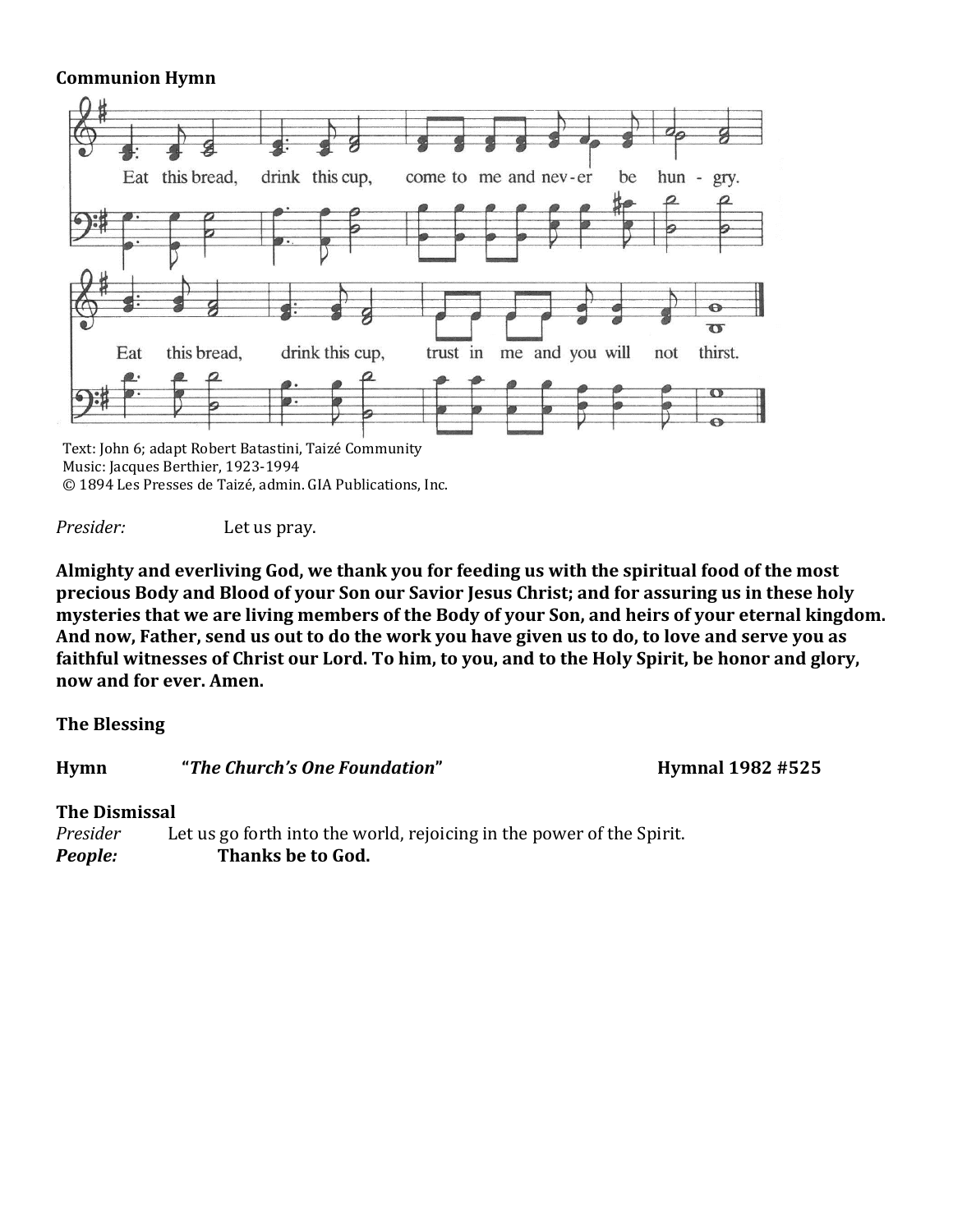# **PRAYERS OF THE PEOPLE**

*For healing:* Al, Amy, Ashley, Ben, Bernice, Bill, Bob, Buddy, Carol, Cindy, Clay, Daniel, Dave, David, Dennis, Diane, Donna, Elaine, Esther, Evelyn, Francis, Frank, Fred, Freda, Gail, Jack, Jeff, Jenny, Jerry, John, Judith, Judy, Karin, Kate, Kathy, Kim, Kirsten, Kristi, Larry, LaVerne, Leigh, Linda, Lynn, Madelyn, Margaret, Marilyn, Marty, Mary Ann, Massey, Mel, Mendel, Mike, Milton, Myrna, Nancy, Natalie, Nelda, Nicolas, Pat, Patrick, Peggy, Ralph, Rita, Robert, Roger, Ron, Rose, Sandy, Sarah, Sherry, Steve, Terry, Tom, Tommy, Tony, Vera, Wayne and those who care for them.

*For those in prison:* for the prisoners, staff and families of prisoners and staff at Fountain/JO Davis Correctional Facility, Atmore, AL.

# **SAINT PAUL'S THIS WEEK**

### *TODAY*

- 7:30 am-Holy Eucharist
- 10 am-Holy Eucharist
- 7 pm-NAR-NON & NA Open Meetings MONDAY
	- 5:45-Vestry Meeting
	- 8 pm-AA
- WEDNESDAY
	- Noon- Holy Eucharist with Healing

• 7 pm-NA-Open Meeting THURSDAY

- 4 pm-Women's Bible Study
- 6 pm-AA Meeting
- 8 pm-AA Open meeting

## SATURDAY

• 10 am-AA Meeting

# **SUNDAY FORMATION AND MORNING BIBLE STUDY CLASSES WILL RESUME IN THE FALL**

# **SUMMER FORMATION: "GOD'S GIFT OF SABBATH" WEDNESDAYS: JUNE 15, JULY 13, AUGUST 17 6:30 PM- 7:30 PM IN THE CONFERENCE ROOM**

# **WOMEN'S THURSDAY AFTERNOON BIBLE STUDY WILL CONTINUE DURING THE SUMMER**

# **REMEMBER ECUMENICAL MINISTRIES WHEN YOU SHOP**

Dish washing detergent, oatmeal, grits, pancake mix & syrup, taco seasoning and lots of taco shells.

# *RECYCLE PROGRAM FOR THE BUILDING FUND*

We can earn money for the church repairs by bringing our cans to church and placing them in the bin by the office on the Orchid St. side. There is no need to remove labels or wash or crush the cans. Donnie Bobe will take them to the recycling center and the money will be used for repairs. Contact Meg Scott or Donnie Bobe with questions.